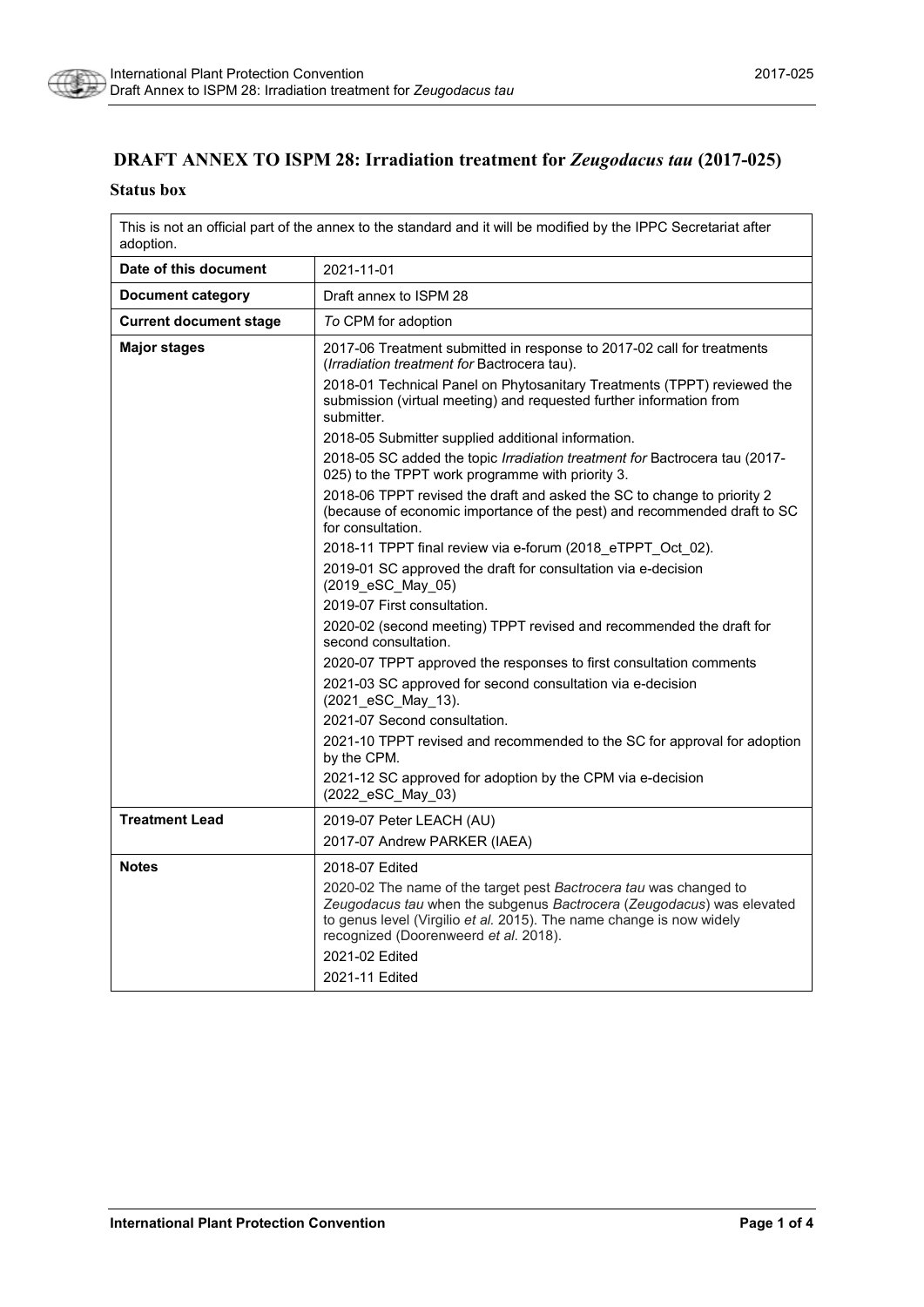### **Scope of the treatment**

This treatment describes the irradiation of fruits and vegetables at 72 Gy or 85 Gy minimum absorbed dose to prevent the emergence of adults of *Zeugodacus tau*<sup>[1](#page-1-0)</sup> at the stated efficacy.<sup>[2](#page-1-1)</sup>

| <b>Treatment description</b>     |                                                            |
|----------------------------------|------------------------------------------------------------|
| Name of treatment                | Irradiation treatment for Zeugodacus tau                   |
| <b>Active ingredient</b>         | n/a                                                        |
| <b>Treatment type</b>            | Irradiation                                                |
| <b>Target pest</b>               | Zeugodacus tau (Walker, 1849) (Diptera: Tephritidae)       |
| <b>Target regulated articles</b> | All fruits and vegetables that are hosts of Zeugodacus tau |

### **Treatment schedules**

**Schedule 1:** Minimum absorbed dose of 72 Gy to prevent the emergence of adults of *Zeugodacus tau*.

There is 95% confidence that the treatment according to this schedule prevents emergence of the adult stage from not less than 99.9933% of eggs and larvae of *Zeugodacus tau.*

**Schedule 2:** Minimum absorbed dose of 85 Gy to prevent the emergence of adults of *Zeugodacus tau*.

There is 95% confidence that the treatment according to this schedule prevents emergence of the adult stage from not less than 99.9970% of eggs and larvae of *Zeugodacus tau.*

This treatment should be applied in accordance with the requirements of ISPM 18 (*Guidelines for the use of irradiation as a phytosanitary measure*).

## **Other relevant information**

Because irradiation may not result in outright mortality, inspectors may encounter live but non-viable *Zeugodacus tau* (larvae or puparia) during the inspection process. This does not imply a failure of the treatment.

The Technical Panel on Phytosanitary Treatments based its evaluation of this treatment on the research reported by Zhan *et al.* (2015), which determined the efficacy of irradiation as a treatment for this pest in *Cucurbita maxima*.

The efficacy of schedules 1 and 2 was calculated based on a total of 48 700 and 107 135 third-instar larvae treated, respectively, with no adult emergence; the control adult emergence was above 90% in all confirmatory trials conducted.

Extrapolation of treatment efficacy to all fruits and vegetables was based on knowledge and experience that radiation dosimetry systems measure the actual radiation dose absorbed by the target pest independent of host commodity, and evidence from research studies on a variety of pests and

<span id="page-1-0"></span> <sup>1</sup> Species names is in accordance with Doorenweerd *et al.* (2018), following the elevation of the subgenus *Bactrocera (Zeugodacus)* to genus level (Virgilio *et al.*, 2015).

<span id="page-1-1"></span><sup>&</sup>lt;sup>2</sup> The scope of phytosanitary treatments does not include issues related to pesticide registration or other domestic requirements for contracting parties' approval of treatments. Treatments adopted by the Commission on Phytosanitary Measures may not provide information on specific effects on human health or food safety, which should be addressed using domestic procedures before contracting parties approve a treatment. In addition, potential effects of treatments on product quality are considered for some host commodities before their international adoption. However, evaluation of any effects of a treatment on the quality of commodities may require additional consideration. There is no obligation for a contracting party to approve, register or adopt the treatments for use in its territory.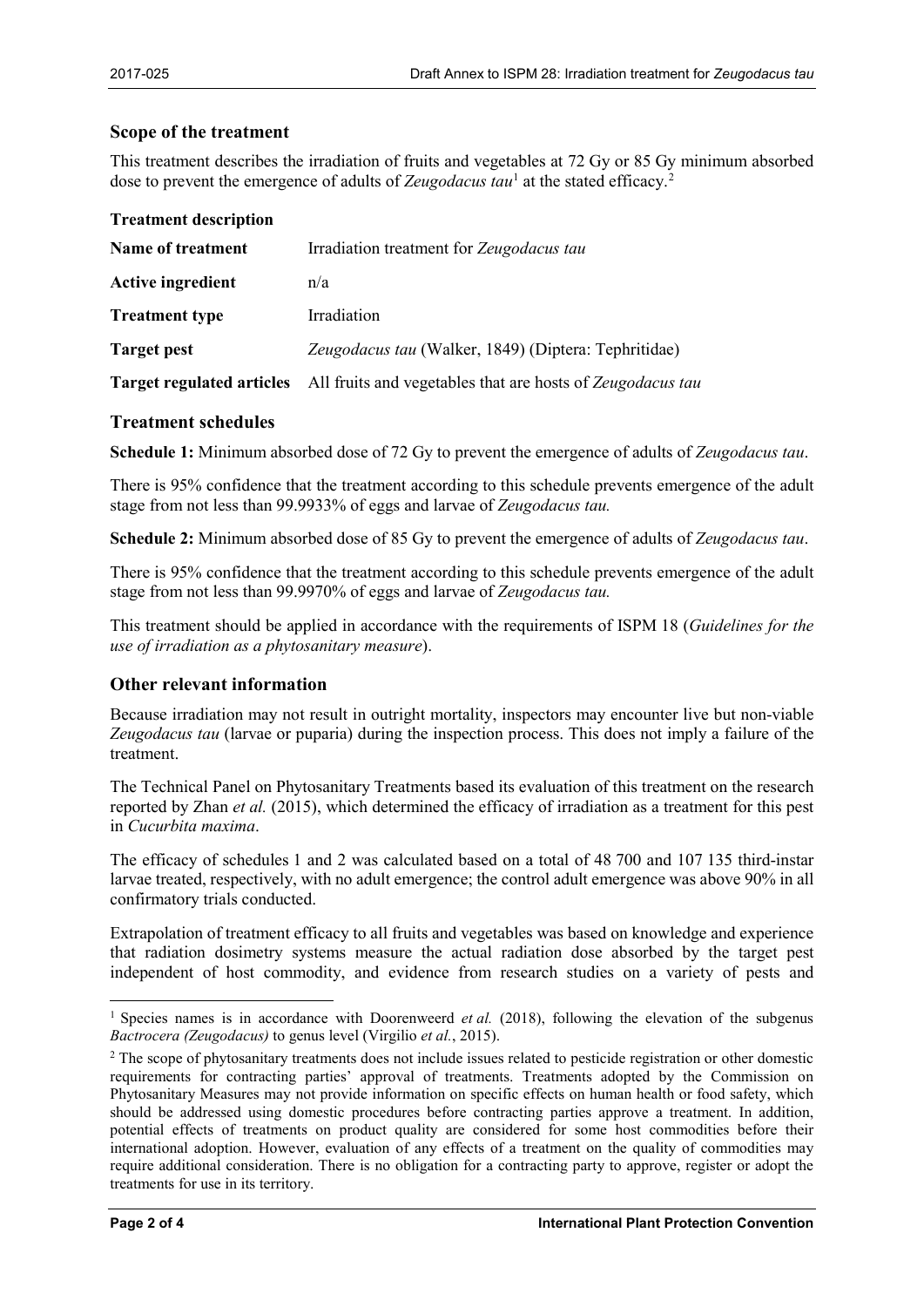commodities. These include studies on the following pests and hosts: *Anastrepha fraterculus* (*Eugenia pyriformis*, *Malus pumila* and *Mangifera indica*), *Anastrepha ludens* (*Citrus paradisi*, *Citrus sinensis*, *Mangifera indica* and artificial diet), *Anastrepha obliqua* (*Averrhoa carambola*, *Citrus sinensis* and *Psidium guajava*), *Anastrepha suspensa* (*Averrhoa carambola*, *Citrus paradisi* and *Mangifera indica*), *Bactrocera tryoni* (*Citrus sinensis*, *Solanum lycopersicum*, *Malus pumila*, *Mangifera indica*, *Persea americana* and *Prunus avium*), *Cydia pomonella* (*Malus pumila* and artificial diet), *Grapholita molesta* (*Malus pumila* and artificial diet), *Pseudococcus jackbeardsleyi* (*Cucurbita* sp. and *Solanum tuberosum*) and *Tribolium confusum* (*Triticum aestivum, Hordeum vulgare* and *Zea mays*) (Bustos *et al.*, 2004; Gould and von Windeguth, 1991; Hallman, 2004a, 2004b, 2013; Hallman and Martinez, 2001; Hallman *et al*., 2010; Jessup *et al.*, 1992; Mansour, 2003; Tunçbilek and Kansu, 1966; von Windeguth, 1986; von Windeguth and Ismail, 1987; Zhan *et al*., 2016). It is recognized, however, that treatment efficacy has not been tested for all potential fruit and vegetable hosts of the target pest. If evidence becomes available to show that the extrapolation of the treatment to cover all hosts of this pest is incorrect, the treatment will be reviewed.

## **References**

The present annex may refer to ISPMs. ISPMs are available on the International Phytosanitary Portal (IPP) at [https://www.ippc.int/core-activities/standards-setting/ispms.](https://www.ippc.int/core-activities/standards-setting/ispms)

- **Bustos, M.E., Enkerlin, W., Reyes, J. & Toledo, J.** 2004. Irradiation of mangoes as a postharvest quarantine treatment for fruit flies (Diptera: Tephritidae). *Journal of Economic Entomology*, 97: 286−292.
- **Doorenweerd, C., Leblanc, L., Norrbom, A.L., San Jose, M. & Rubinoff, D.** 2018. A global checklist of the 932 fruit fly species in the tribe Dacini (Diptera, Tephritidae). *ZooKeys*, 730: 19–56.
- **Gould, W.P. & von Windeguth, D.L.** 1991. Gamma irradiation as a quarantine treatment for carambolas infested with Caribbean fruit flies. *Florida Entomologist*, 74: 297−300.
- **Hallman, G.J.** 2004a. Ionizing irradiation quarantine treatment against oriental fruit moth (Lepidoptera: Tortricidae) in ambient and hypoxic atmospheres. *Journal of Economic Entomology*, 97: 824−827.
- **Hallman, G.J.** 2004b. Irradiation disinfestation of apple maggot (Diptera: Tephritidae) in hypoxic and low-temperature storage. *Journal of Economic Entomology* 97: 1245–1248.
- **Hallman, G.J.** 2013. Rationale for a generic phytosanitary irradiation dose of 70 Gy for the genus *Antastrepha* (Diptera: Tephritidae). *Florida Entomologist*, 96(3): 983–990.
- **Hallman, G.J., Levang-Brilz, N.M., Zettler, J.L. & Winborne, I.C.** 2010. Factors affecting ionizing radiation phytosanitary treatments, and implications for research and generic treatments. *Journal of Economic Entomology*, 103:1950−1963.
- **Hallman, G.J. & Martinez, L.R.** 2001. Ionizing irradiation quarantine treatment against Mexican fruit fly (Diptera: Tephritidae) in citrus fruits. *Postharvest Biology and Technology*, 23: 71−77.
- **Jessup, A.J., Rigney, C.J., Millar, A., Sloggett, R.F. & Quinn, N.M.** 1992. Gamma irradiation as a commodity treatment against the Queensland fruit fly in fresh fruit. In: *Use of irradiation as a quarantine treatment of food and agricultural commodities*. Proceedings of the Final Research Coordination Meeting on Use of Irradiation as a Quarantine Treatment of Food and Agricultural Commodities, Kuala Lumpur, August 1990, pp. 13−42. Vienna, International Atomic Energy Agency.
- **Mansour, M.** 2003. Gamma irradiation as a quarantine treatment for apples infested by codling moth (Lepidoptera: Tortricidae). *Journal of Applied Entomology*, 127: 137−141.
- **Tunçbilek, A.S. & Kansu, I.A.** 1966. The influence of rearing medium on the irradiation sensitivity of eggs and larvae of the flour beetle, *Tribolium confusum* J. du Val. *Journal of Stored Products Research*, 32: 1−6.